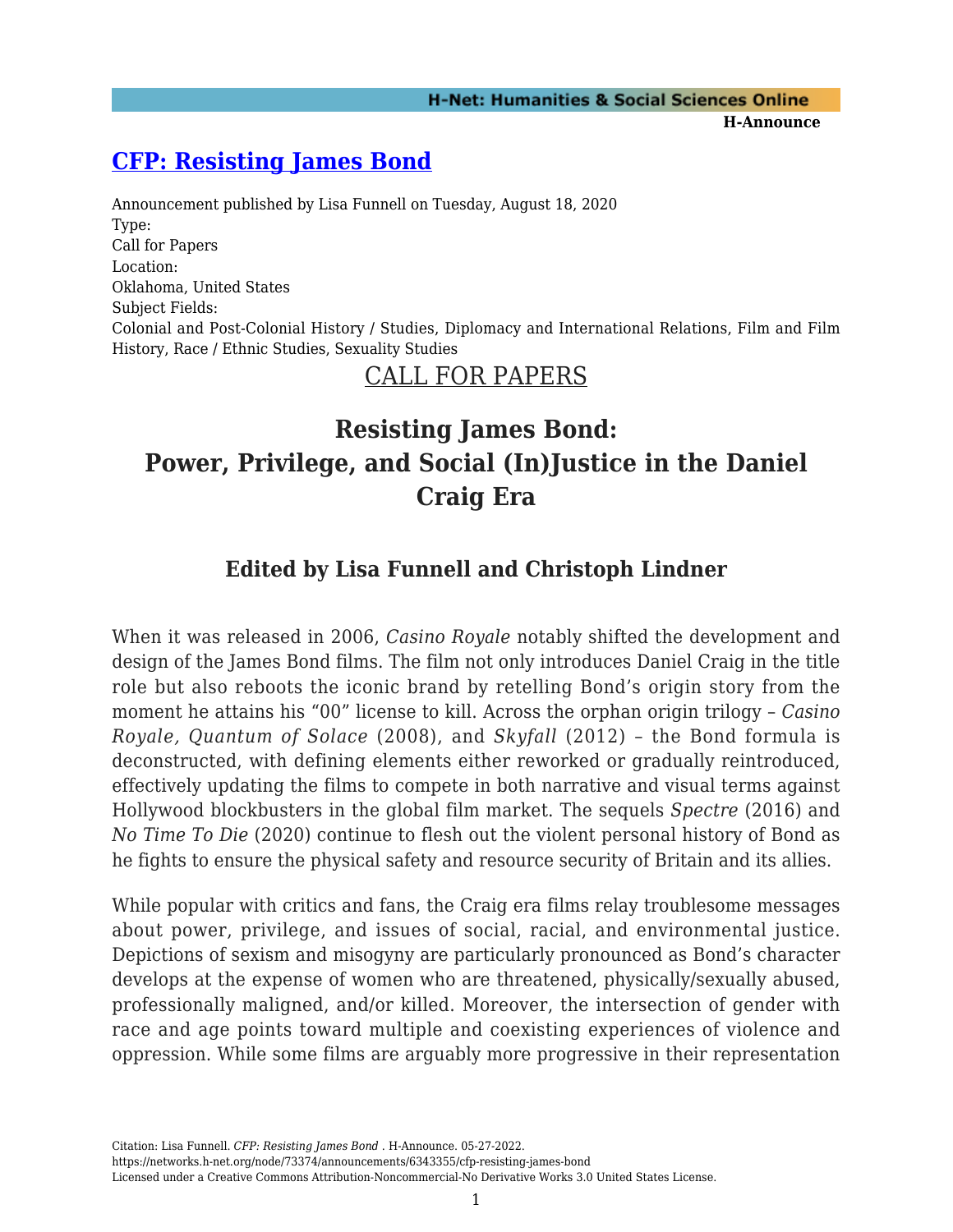### **H-Net: Humanities & Social Sciences Online H-Announce**

of women than others, the Craig era, as a whole, is decidedly regressive – especially when their gender politics are compared to those featured in some earlier films. With the exception of producer Barbara Broccoli, women play a limited role in the creative development of the Craig era films and Phoebe Waller-Bridge was added to the scriptwriting team of *No Time To Die* late in the process on the insistence of Daniel Craig. Ultimately, the dominant experience shaping the Craig era films is one of privilege (i.e. white, masculine, cis-gender, heterosexual, middle-classed, ablebodied, Western, etc.).

The Craig era films emerge at a time of increasing social and political unrest around the world. The new millennium has seen the rise of various social justice movements that challenge deeply entrenched systems of inequality and oppression such as racism, mass incarceration, national/ethnic sovereignty, sexual violence, LGBTQIA+ rights, immigration, religious oppression, pay and wealth inequality, corporate capitalism, reproductive justice, environmental justice, and climate change, among others. Growing awareness of, and advocacy for, these issues has been matched within the academy by an increasing number of scholars producing thoughtful and engaging research exploring systems of oppression, their intersections and permutations, and their disproportionate and negative impact on marginal/minority groups. While focus is often placed on individual actions and institutional policies and practices, it is important to recognize the role that culture plays within these systems. Mainstream blockbuster film, for example, is not simply 'mindless' entertainment but a key part of a global cultural industry that naturalizes and normalizes privilege. A comprehensive understanding of social injustice requires a detailed consideration of how culture shapes, maintains, and rationalizes various forms of oppression (e.g. "isms" such as racism and ableism) and produces fear (e.g. "phobias" such as homophobia and xenophobia) in service of maintaining the status quo.

As we come to the end of the Daniel Craig era and the Bond franchise prepares to cast a new actor in the title role and reinvent itself once again, now is the right time to examine how this particular grouping of 007 films constructs and mobilizes conditions of power, privilege, and social injustice. *Resisting James Bond* is a transdisciplinary collection that explores inequality and oppression in the world of 007 through a range of critical and theoretical approaches. We are looking for original essays that analyze the Craig films from a variety of scholarly disciplines (moving beyond textual analysis from an English and/or Film Studies perspective) and explore topics that have yet to be addressed in sufficient depth. We are